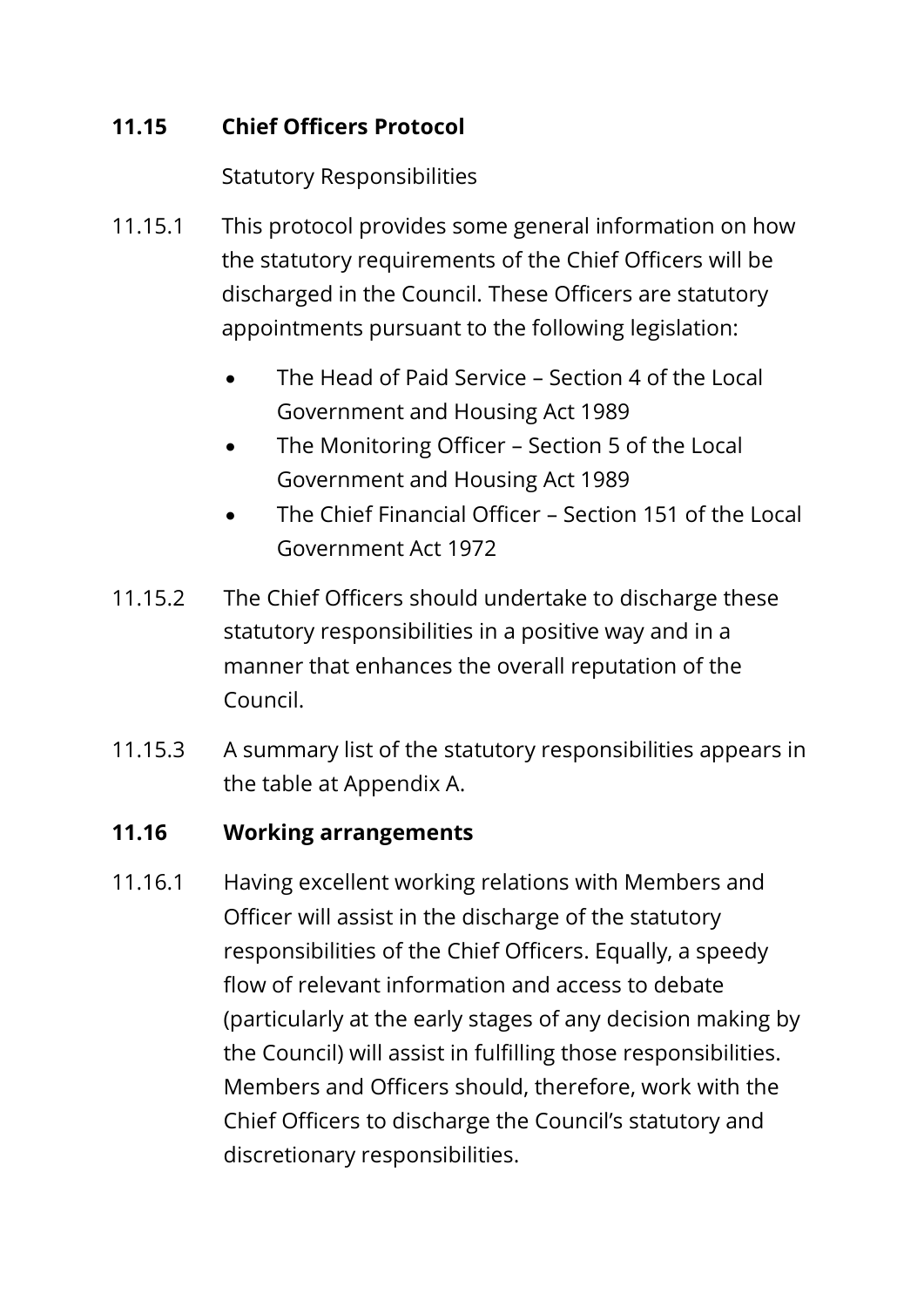- 11.16.2 The following arrangements and understandings between the Chief Officers, Chief Officers and Members are designed to ensure the effective discharge of the Council's business and functions. The Chief Officers will:
	- (a) Be alerted by Members and Officers to any issue(s) that may become of concern to the Council, including:
		- (i) The manner in which the discharge of functions is co-ordinated, the number and grades of Officers required for the discharge of its functions, the organisation of the Council's Officers and the appointment and proper management of the Council's Officers (Head of Paid Service)
		- (ii) Issues around legal powers to do something or not, ethical standards, probity, propriety, procedural or other constitutional issues that are likely to arise (Monitoring Officer)
		- (iii) Issues around financial management, accounts and audit regulations, proposed expenditure or proposed actions which might lead to a loss of deficit (Chief Financial Officer)
	- (b) Have advance notice (including receiving agendas, minutes, reports and related papers) of all relevant meetings of the Council at which a decision may be made (including a failure to take a decision where one should have been taken) at or before the Council, Executive, Committee meetings and Sub-Committee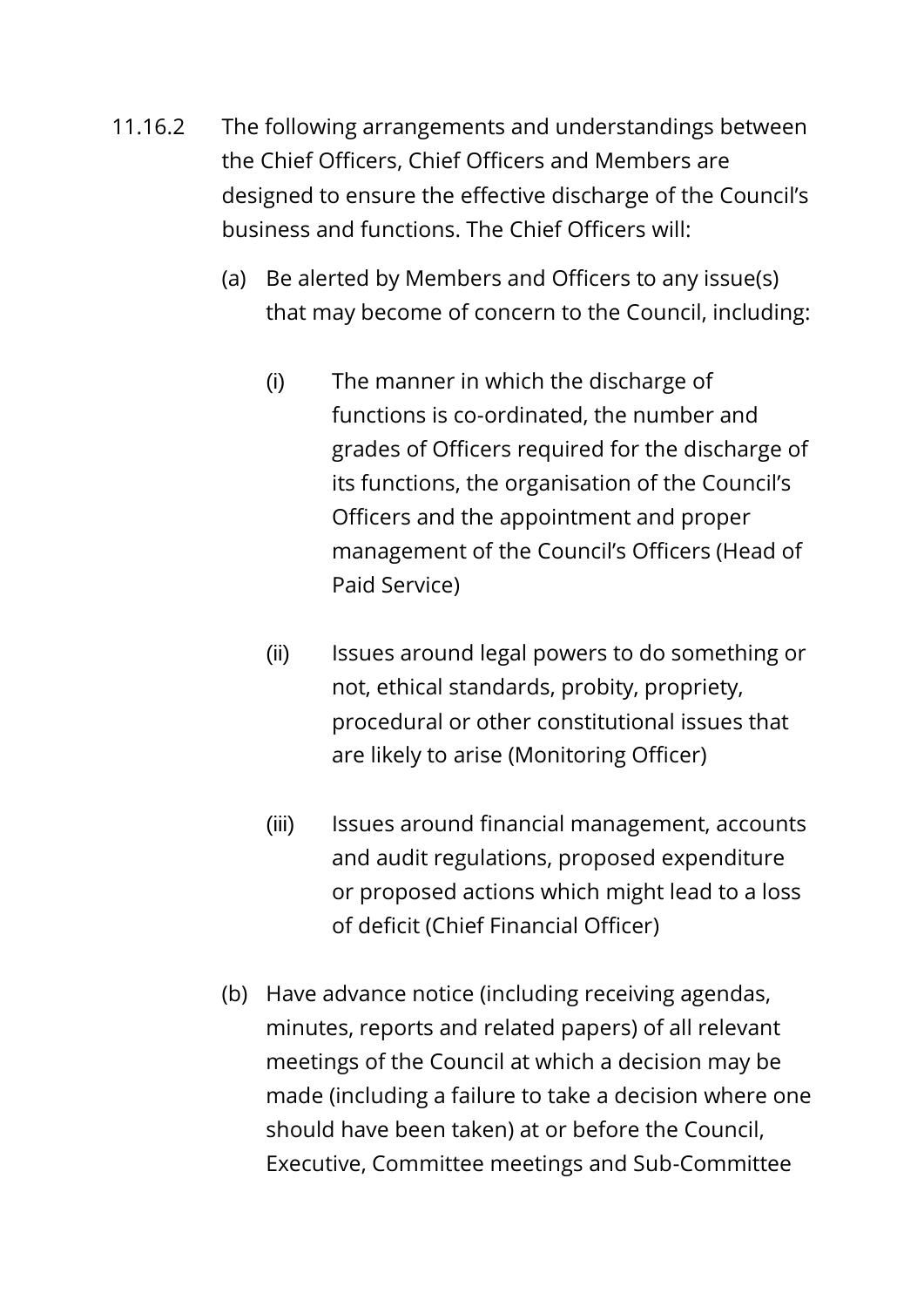meetings (or equivalent arrangements);

- (c) Have the right to attend any meeting of the Council (including the right to be heard) before any decision is taken (including a failure to take a decision where one should have been taken) at or before the Council, Executive, Committee meetings and Sub-Committee meetings (or equivalent arrangements);
- (d) In carrying out any investigation(s) and exercising any duties have unqualified access to any information held by the Council and to any Officer who can assist in the discharge of any functions;
- (e) Ensure that all Chief Officers are kept up to date with relevant information regarding their statutory duties.
- (f) Ensuring that all Chief Officers meet regularly to consider and recommend action in connection with Corporate Governance issues and other matter of concern.
- (g) Report to the Council when necessary on the corporate approach of the Council, the Constitution and the Financial Regulations and any necessary or desirable changes following consultation with the Chief Officers.
- (h) Make a report to the Council, as necessary on the staff, accommodation and resources required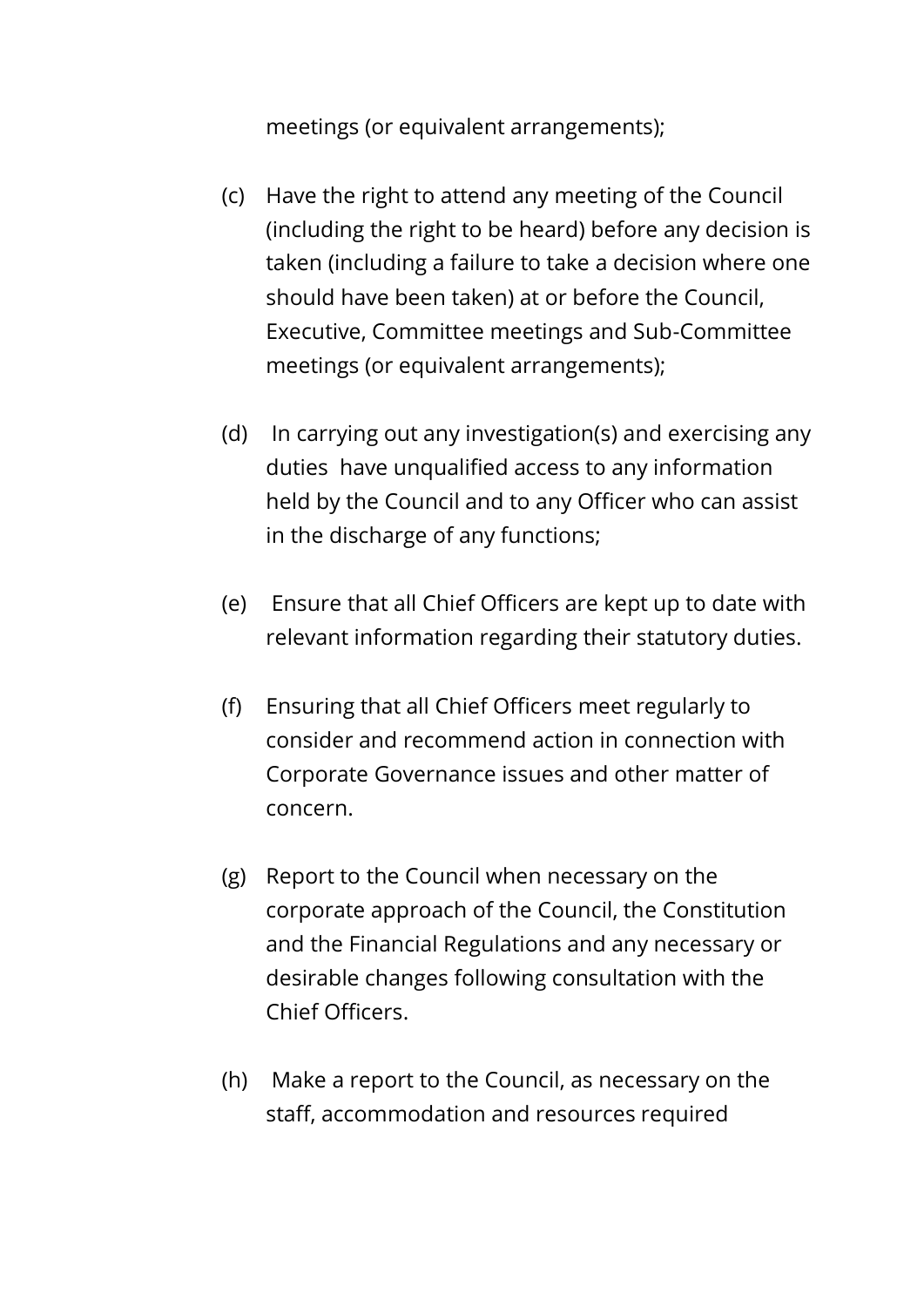discharging their statutory functions.

- (i) Have a direct relationship of respect and trust with the Leader, Deputy Leader and the Chairman of the Regulatory and Scrutiny Committees with a view to ensuring the effective and efficient discharge of Council business.
- (j) Develop and effective working liaison and relationship with the External Auditor and the Local Government Ombudsman including having the authority, on behalf of the Council, to complain to the same, refer any breaches to the same or give and receive any relevant information, whether confidential or otherwise, through appropriate protocols, if necessary.
- (k) In consultation, as necessary, with the Chairman of the Council, the Executive and the Audit and Governance Committee/External Auditor:
	- (i) Defer the making of a formal report under Section 4 of the Local Government and Housing Act 1989 where another investigative body is involved (Head of Paid Service)
	- (ii) Defer the making of a formal report under Section 5 of the Local Government and Housing Act 1989 where another investigative body is involved (Monitoring Officer)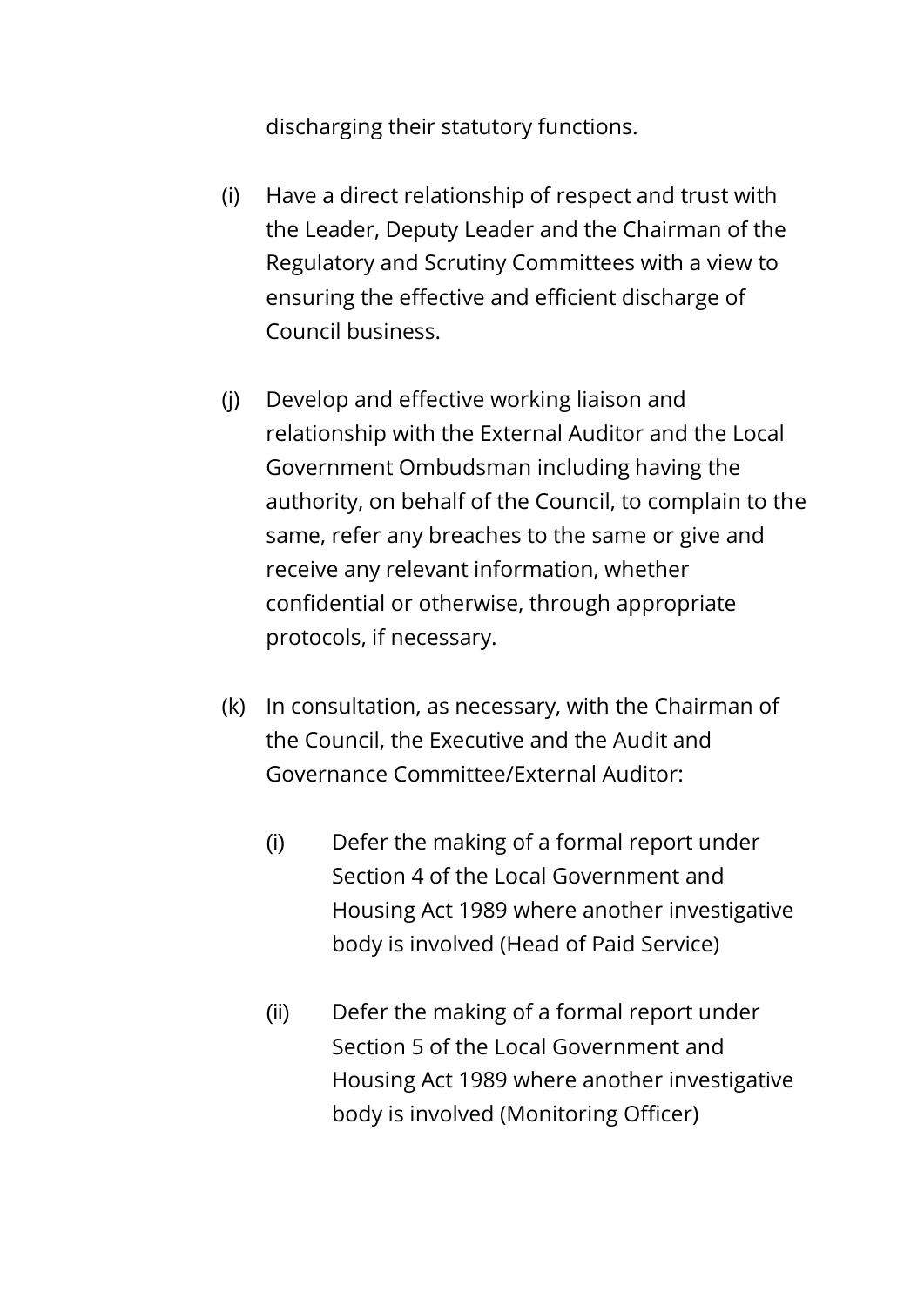- (iii) Defer the making of a formal report under Section 114, 115 and 116 of the Local Government and Finance Act 1988 where another investigative body is involved (Chief Finance Officer)
- (l) Have sufficient resources to address any matters concerning their statutory functions.
- (m) In the case of the Monitoring Officer and Chief Financial Officer, appoint a suitably qualified deputy and keep the deputy briefed on any relevant issues that the deputy may be required to deal with in the absence of the Monitoring Officer/Chief Financial Officer.
- 11.16.3 To ensure the effective and efficient discharge of the arrangements as set out in paragraph 2.2 above, Members and Officers will report any breaches of statutory duty or Council policy and procedures and other legal, constitutional or financial concerns to the Chief Officers as soon as practicable.
- 11.16.4 The Chief Officers are available for Members and Officers to consult on any issues relating to their statutory remit.
- 11.16.5 The statutory officer or their deputy will record details of any advice given.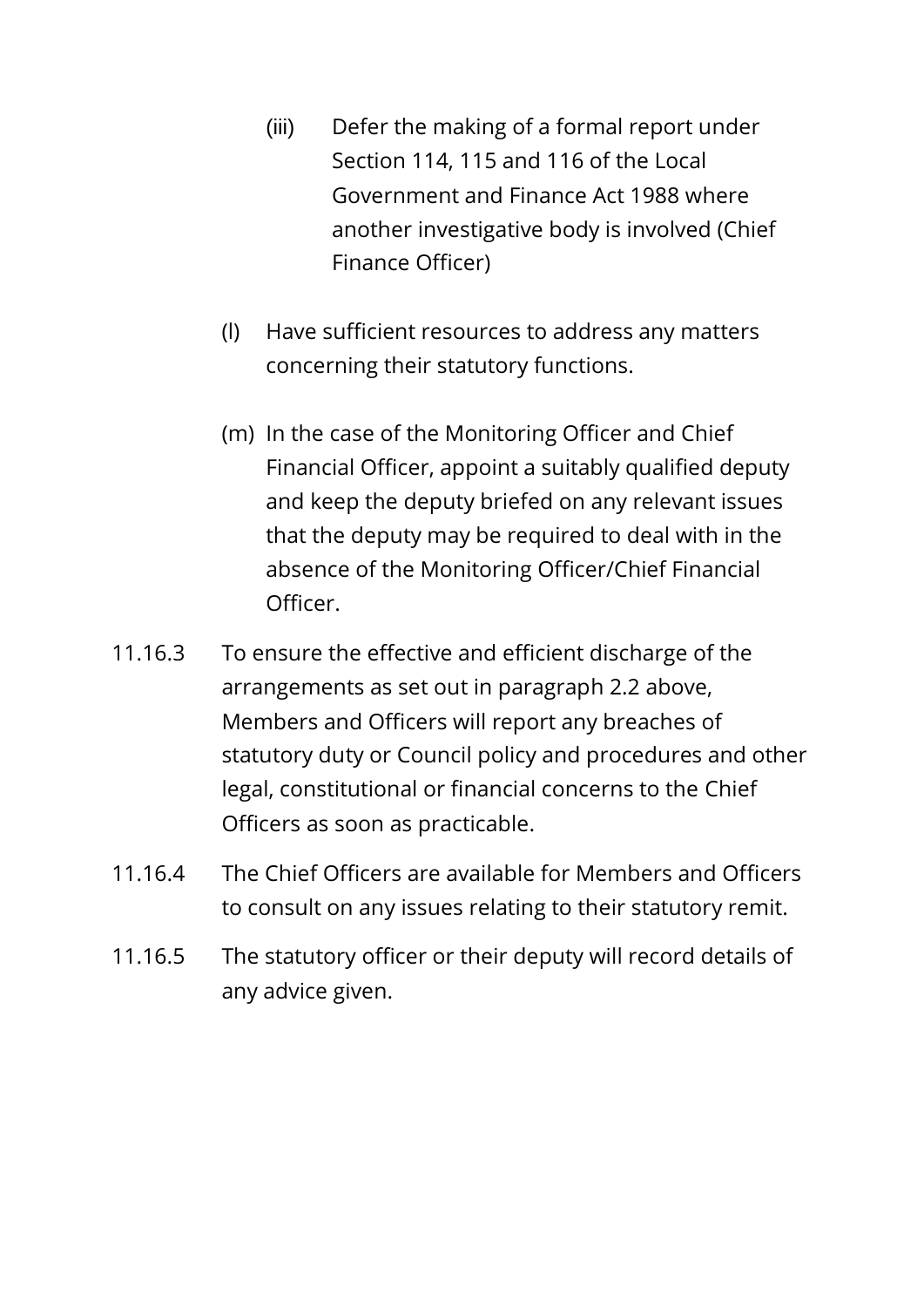## **SUMMARY OF CHIEF OFFICERS' FUNCTIONS**

| THE HEAD OF PAID SERVICE |                                  |                                  |
|--------------------------|----------------------------------|----------------------------------|
|                          | <b>Description</b>               | <b>Source</b>                    |
| $\mathbf 1$              | Report on decisions incurring    | Section 4 Local Government and   |
|                          | unlawful expenditure,            | Housing Act 1989                 |
|                          | unlawful loss or deficiency or   |                                  |
|                          | unlawful item of account         |                                  |
| $\overline{2}$           | Report on resources              | Section 4 Local Government and   |
|                          |                                  | Housing Act 1989                 |
| 3                        | All staff to be appointed on     | Section 7 Local Government and   |
|                          | merit                            | Housing Act 1989                 |
| $\overline{4}$           | Duty to adopt Standing Orders    | Section 8 Local Government and   |
|                          | with respect to staff            | Housing Act 1989                 |
| 5                        | Confidentiality of staff records | Section 11 Local Government and  |
|                          |                                  | Housing Act 1989                 |
| 6                        | Conflicts of interest in staff   | Section 12 Local Government and  |
|                          | negotiations                     | Housing Act 1989                 |
| $\overline{7}$           | Appointment of staff             | Section 112 Local Government Act |
|                          |                                  | 1972                             |
| THE MONITORING OFFICER   |                                  |                                  |
| $\mathbf{1}$             | Report on contraventions or      | Section 5 Local Government and   |
|                          | likely contraventions of any     | Housing Act 1989                 |
|                          | enactment or rule of law         |                                  |
| $\overline{2}$           | Report on any                    | Section 5 Local Government and   |
|                          | maladministration or injustice   | Housing Act 1989                 |
|                          | where Ombudsman has              |                                  |
|                          | carried out an investigation     |                                  |
| 3                        | Appointment of Deputy            | Section 5 Local Government and   |
|                          |                                  | Housing Act 1989                 |
| 4                        | Report on resources              | Section 5 Local Government and   |
|                          |                                  | Housing Act 1989                 |
| 5                        | Receive copies of                | Code of Conduct                  |
|                          | whistleblowing allegations of    |                                  |